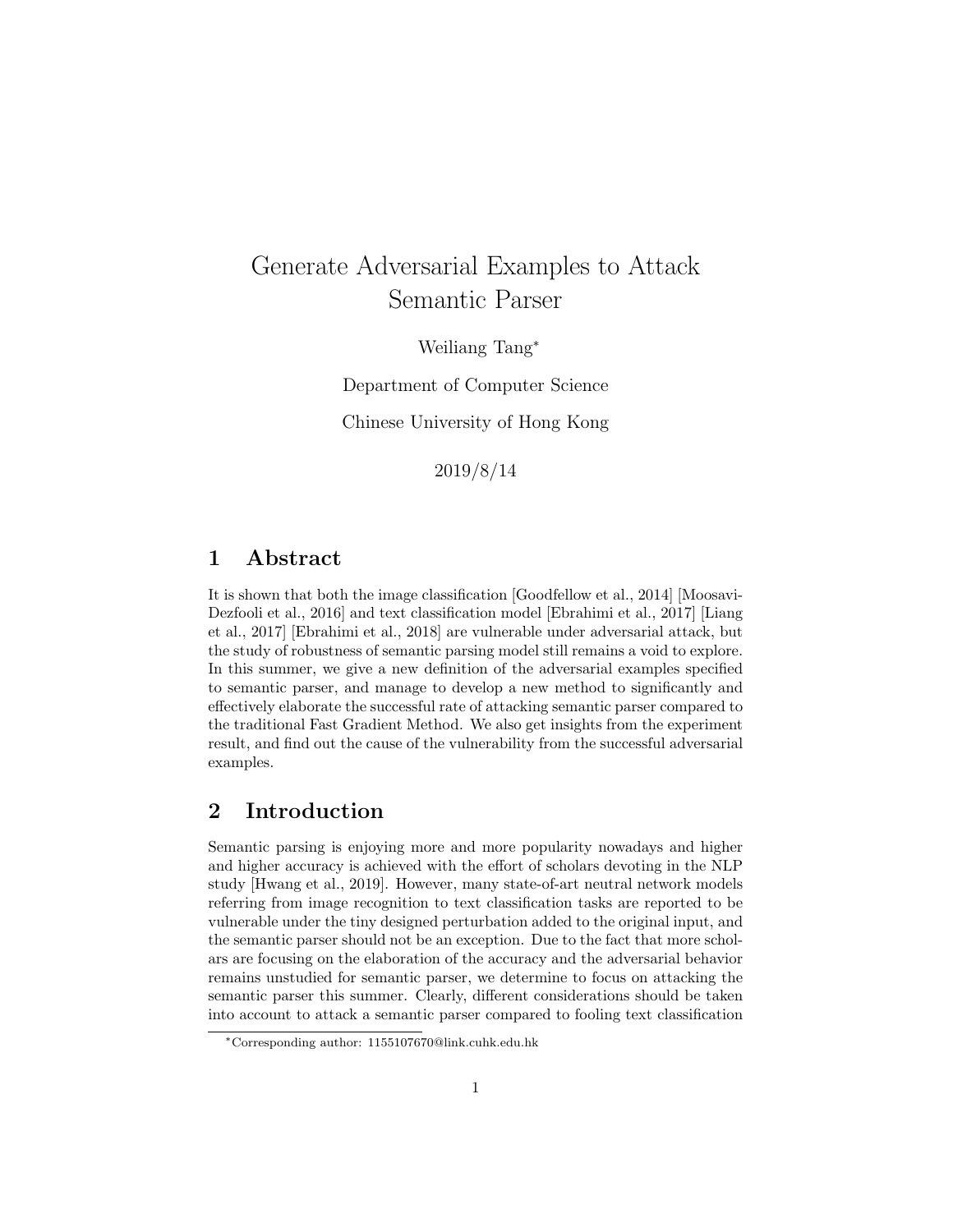and image recognition model. Firstly, the inputs are usually very short for semantic tasks, so unlike attacking the text classifier, substituting a word with another word could make the input totally a nonsense and human can easily tell the difference between the perturbed input and the original input, and there's no point to observe the behavior given a nonsense as input. Secondly, the inputs are concretely distributed in the word embedding space, so selecting the word with the largest norm of the gradient as the target to perturb as what FGSM method to attack image classifier has shown may not give an optimal result, due to the reason that the word with the largest norm of gradient may be far from any other words else. Our contribution this summer are:

- We defined valid adversarial example for attacking semantic parser.
- We designed a new method (Bert-FGM) to elaborate the successful rate to attack semantic parser.
- We got insights of how the adversarial examples occurs, and discovered that the local word crowded in the embedding space could make the model vulnerable.

# 3 Definition of Valid Adversarial Example for Semantic Parser

The adversarial generation for text classifier somehow like image classifier focus on the visual distinction. It tries to make a change to the output with as small perturb times as possible in order to fool a human visually. This can be done since inputs for text classifier are usually long enough. However, the input for semantic parser are usually very short(averagely, 13 for Spider Dataset [Yu et al., 2018], 11.1 for ATIS Dataset, 14.4 for Django [Dong and Lapata, 2018]). Any substitution is obvious to distinguish visually. Hence a new standard needs to be set for valid adversarial examples for semantic parser. Since the whole point for a semantic parser is the ability to fetch the semantic meaning behind words, it is reasonable to think if the perturbed input shares the same semantic meaning with the original input, while the output gives an output with different semantic meaning from the original one, then this input should be a valid adversarial example. So to sum up, an adversarial example should:

- Keep the same semantic meaning as the original input.
- Lead to an output that doesn't share the same semantic meaning as the original output

In order to better assess the performance of adversarial generation method and the robustness of the model, we define two index:

• Diff ratio: The ratio of the number of perturbed inputs that leads to a different output and the total number of input examples.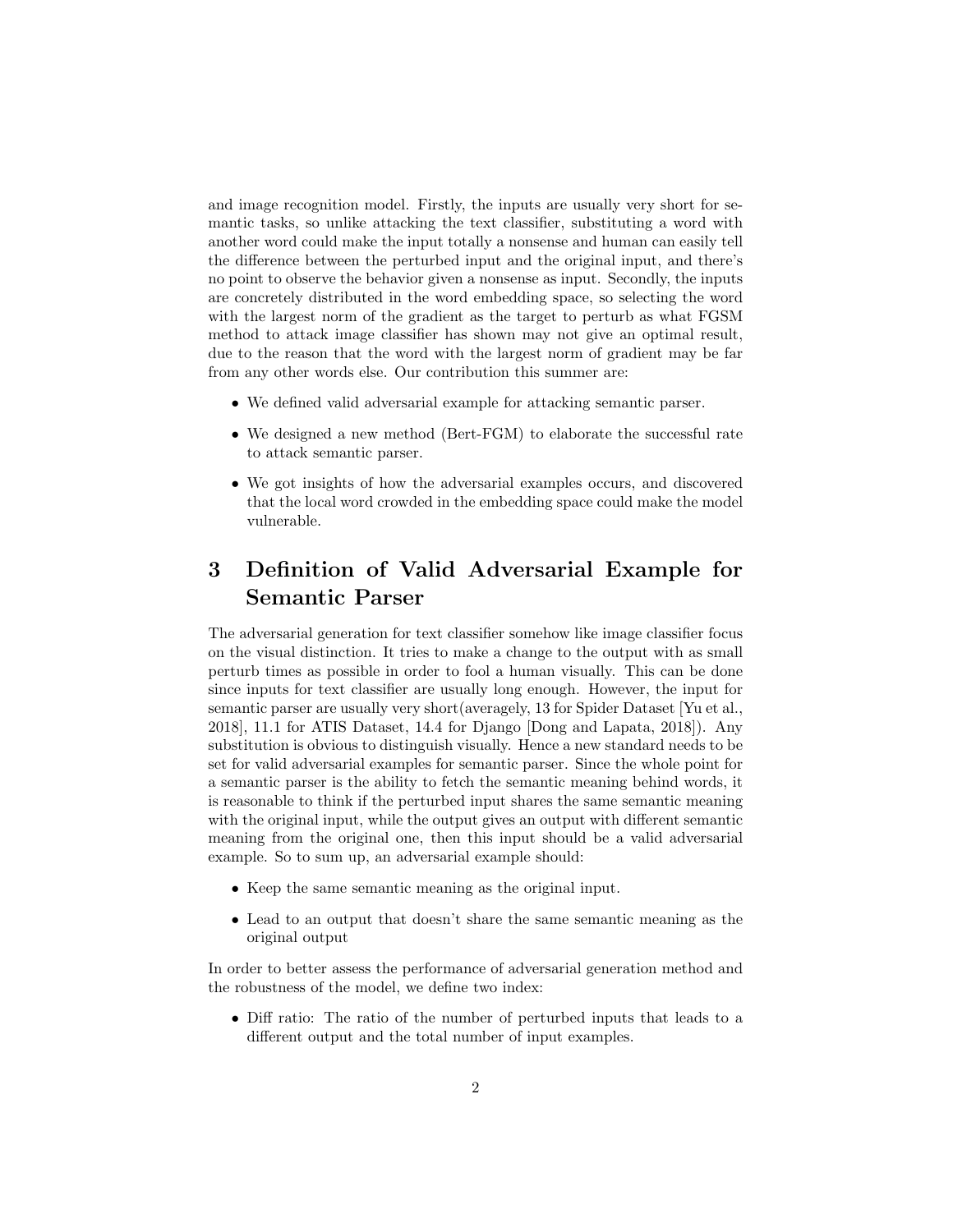• Valid ratio: The ratio of the number of perturbed inputs with the same semantic meaning as the original input that leads to a output with different semantic meaning and the total number of inputs that lead to a different output.

Notice here that the different output doesn't not mean they have different semantic meaning. For an example, in the NL2SQL task, "SELECT ... FROM ... WHERE A=1 AND B=2" is different from "SELECT ... FROM ... WHERE  $B=2$  AND  $A=1$ ", but they obviously mean the same. Plus, the semantic identical doesn't mean grammatically correctness. For an example, in NL2SQL task, "How many apples are there" and "How many apples is there" should matter the same to a robust NL2SQL model since the grammar correctness has no effect on the meaning of the input for NL2SQL model.

Lastly, we want to point out that the semantic equilibrium is task-aware. Two inputs may be semantic identical in one task while different in another. For an example, "What is the number of xxx" and "What is the accurate number of xxx" may mean the same for NL2SQL task, but have different meanings for NL2Python task since the accuracy requirement can't be neglected sometimes for code generation. Even if in the same task, the situation can vary. Different structure of schema and tables under the same task NL2SQL may have effect on the identical verification of the two inputs.

The term diff ratio and valid ratio will be used for assessment for our experiments.

### 4 Fast Gradient Method

The simplest method to try first should be the Fast Gradient Method. The algorithm is as followed:

FGM

1 //  $grad\_data = (input\_len \times embedding\_size)$ 2 for  $i = 0$  to length[grad\_data] – 1 3 word\_grad[i] =  $\|grad\_data[i]\|$ 4  $target\_word = \arg \max(word\_grad)$ 5 perturbed word  $=$  arg min w∈embed space  $\|word_idx| + \epsilon \cdot grad\_data_idx| - w\|$ 

### 5 Bert-FGM Method

We further proposed a new method to combine the FGM with Bert, which significantly improved the successful rate. The original FGM method ignores two facts:

First, when considering the words to substitute with the original word, it only consider the distance in the word embedding space, which means that it only consider the meaning difference of two words without the semantic environment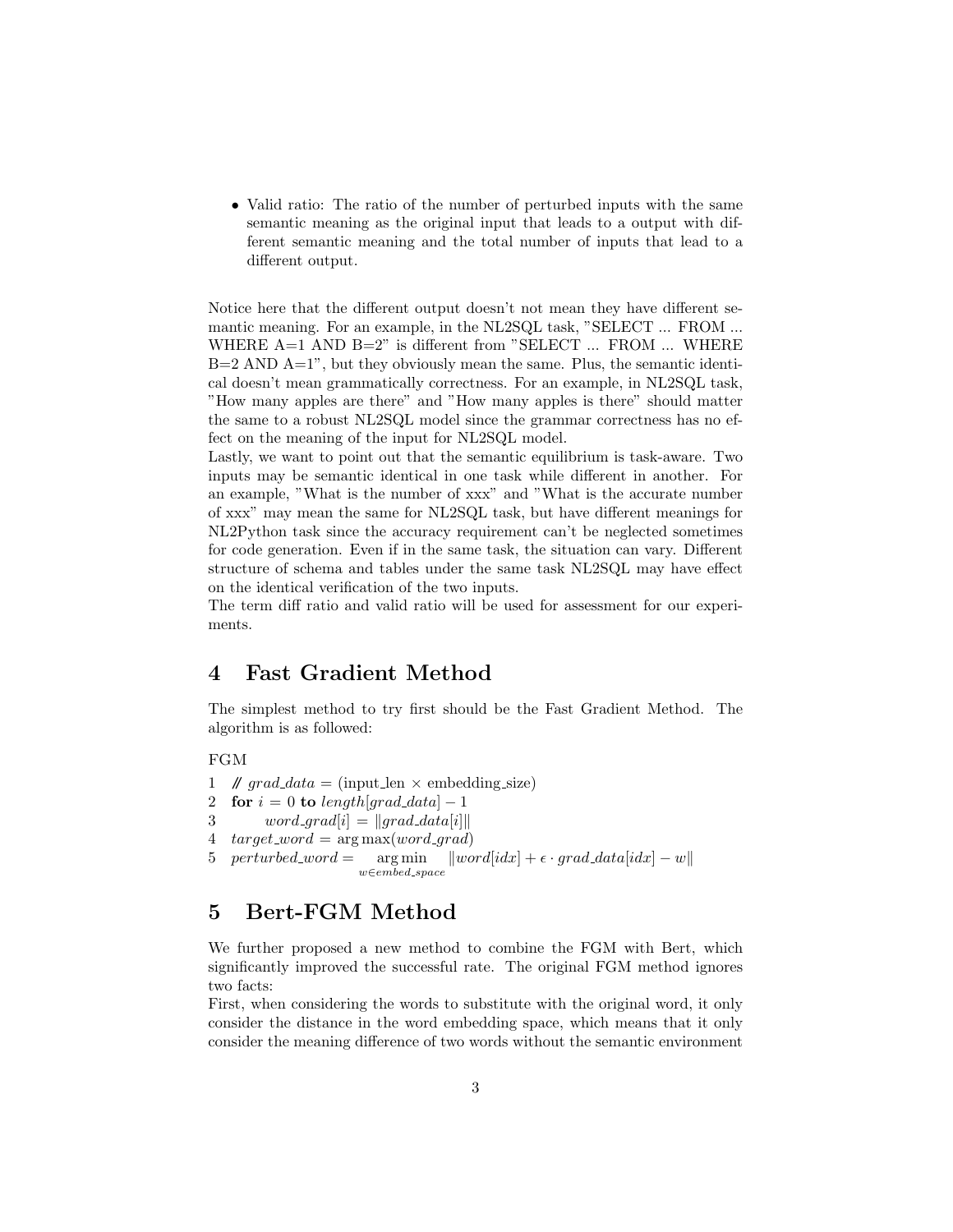where they lie in. So the perturbation will always end up a nonsense. In order to allow the word selection process to look into the semantic environment in a higher granularity, we block the word and use Bert [Devlin et al., 2018] to predict a list of ten words  $bert\_list = Bert(original\_sentence, blocked\_word, 10)$  that's most suitable to fill in, along with the corresponding probability for each word bert prob, and then to iterate this list to find out the word that maximize the measurement  $c \cdot bert\_prob+cos\_simi(word+\epsilon \cdot grad\_data, w)$ . The measurement method takes two factors into considerations: (i).  $bert\_prob$ , which is derived by Bert by looking into the surrounding semantic environment, representing the semantic rational of a word; (ii). the cosine similarity between the target word and the substituted word, which describes the degree of following the direction of gradient by picking up the substituted word.  $c$  here is a constant to balance the two factor mentioned above, and a trade off will be clearly see in the experiment result.

Second, due to the discrete input space, only focusing on the word with the largest norm of gradient may not bring about an optimal result, since the word with the largest norm of gradient may be in an area wherein words are sparsely distributed and every other word is relatively far from this word, so picking up a word with a slightly smaller norm of gradient with more words being closer to it may be a better choice. In order to tackle this issue, we take the top 3 words with largest norm of gradient into attack lists, and pick up the word that maximize the measurement  $c \cdot bert\_prob + cos\_simi(word + \epsilon \cdot grad\_data, w)$ .

Bert-FGM

|    | for $i=0$ to 3                                                                                                                                                   |
|----|------------------------------------------------------------------------------------------------------------------------------------------------------------------|
|    | $\mathcal{N}$ grad_data = (input_len $\times$ embedding_size)                                                                                                    |
| 3  | for $i = 0$ to length [grad_data] - 1                                                                                                                            |
| 4  | $word_{\mathcal{I}}grad[i] =   grad_{\mathcal{I}}data[i]  $                                                                                                      |
| -5 | $target\text{-}word\_list = n\text{-}argmax(word\text{-}grad)$                                                                                                   |
| -6 | for $i = 0$ to length [idx_list] - 1                                                                                                                             |
|    | $target\_word = target\_word\_list[i]$                                                                                                                           |
| 8  | $bert\_list = Bert(sen, target\_word, 10)$                                                                                                                       |
| 9  | $word\_list = \arg \max_{c} \text{·} \text{bert\_prob}[w] + \cos\_simi(\epsilon \text{·} \text{grad}\text{.data}[idx], w - \text{target\_word})$                 |
|    | $w \in bert\_list$                                                                                                                                               |
| 10 | $perturbed\_\text{word} = \arg \max_{c} c \cdot bert\_\text{prob}[w] + \cos\_\text{sim}i(\epsilon \cdot grad\_\text{data}[idx], w - \text{target}\_\text{word}]$ |
|    | $w \in word\_list$                                                                                                                                               |
| 11 | $word \Rightarrow perturbed\text{-}word$                                                                                                                         |

Another key detail here is that we used  $cos\sin(i(word + \epsilon \cdot grad\_data, w))$  instead of  $\Vert word[idx] + \epsilon \cdot grad\_data[idx] - w \Vert$  to measure the degree of the perturbed word following the gradient. The intuition here is that the words in the word list given by Bert is already close enough to the original word, the angle plays a more important role to affect the deviation of the loss as shown in the graph below: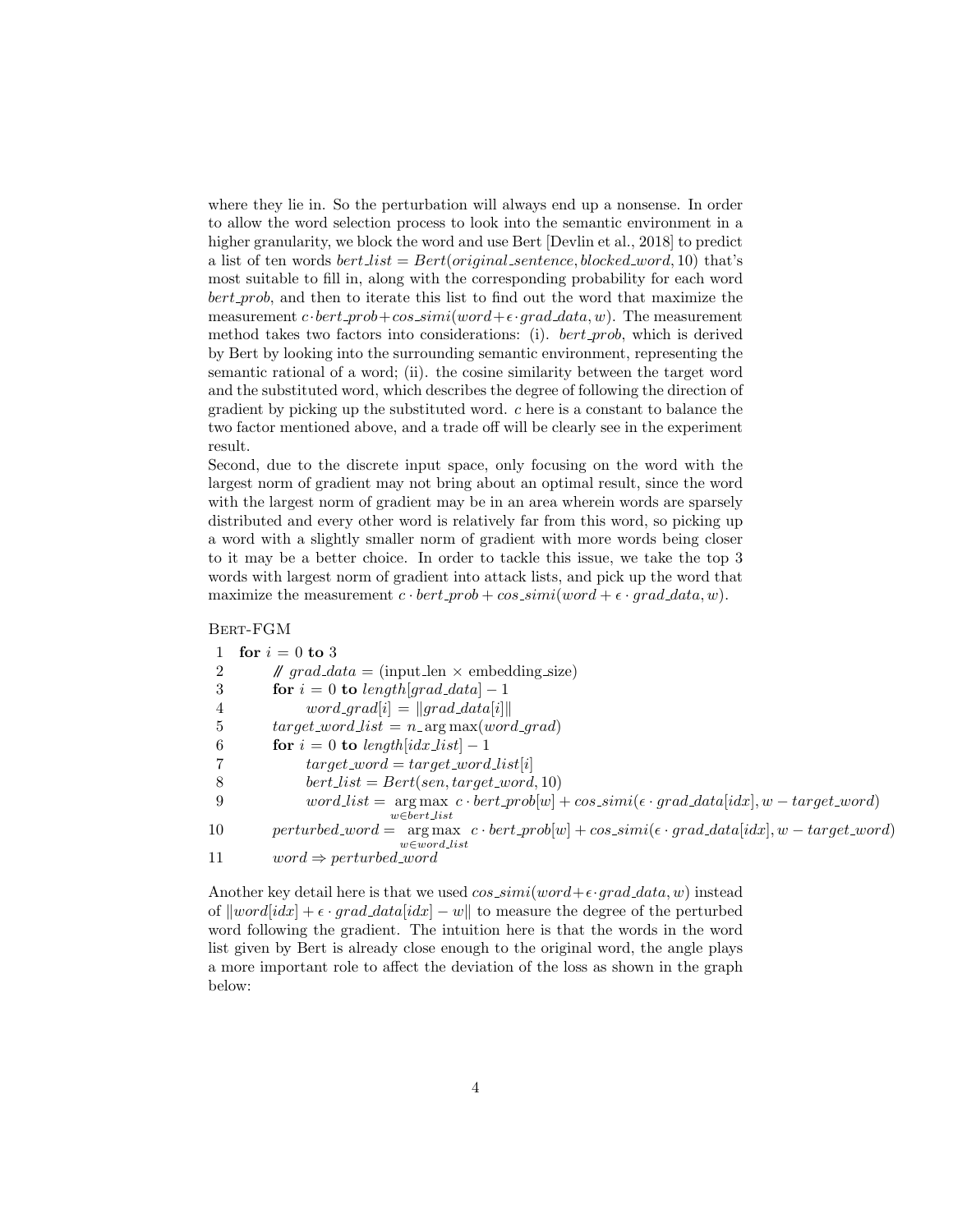

Figure 1:  $d_2 > d_1$ , however,  $loss(w_3) > loss(w_2)$ , using the cosine similarity can better reflect the collinearation degree of the gradient and the

## 6 Experiment

We selected NL2SQL as the semantic parsing task, and utilized the Coarse2Fine model [Dong and Lapata, 2018] as the target model to attack. The model chooses WikiSQL [Zhong et al., 2017] as training set, along with 80654 pieces of data across 24241 different tables. We implemented the model and ran it and got an accuracy of 67.46%.

We ran the model through testing data, and calculated the diff ratio and valid ratio mentioned in the Definition of Valid Adversarial Example for Semantic Parser session. The result with different  $\epsilon$  value is shown as followed: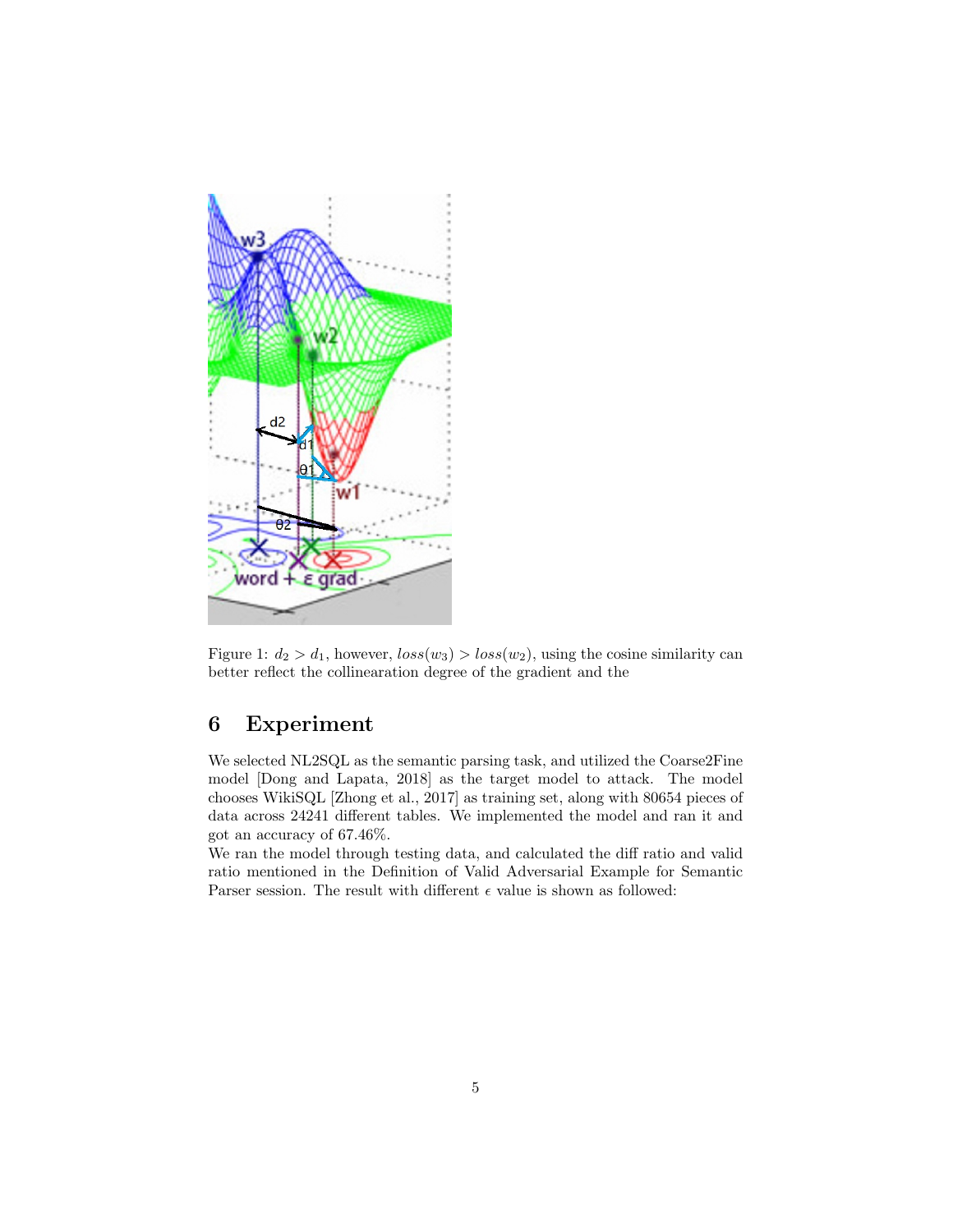

Figure 2: Experiment Result of FGM

For the Bert-FGM method, we set  $\epsilon = 3$ , and vary c from 0 to 2000. Here's what we've got: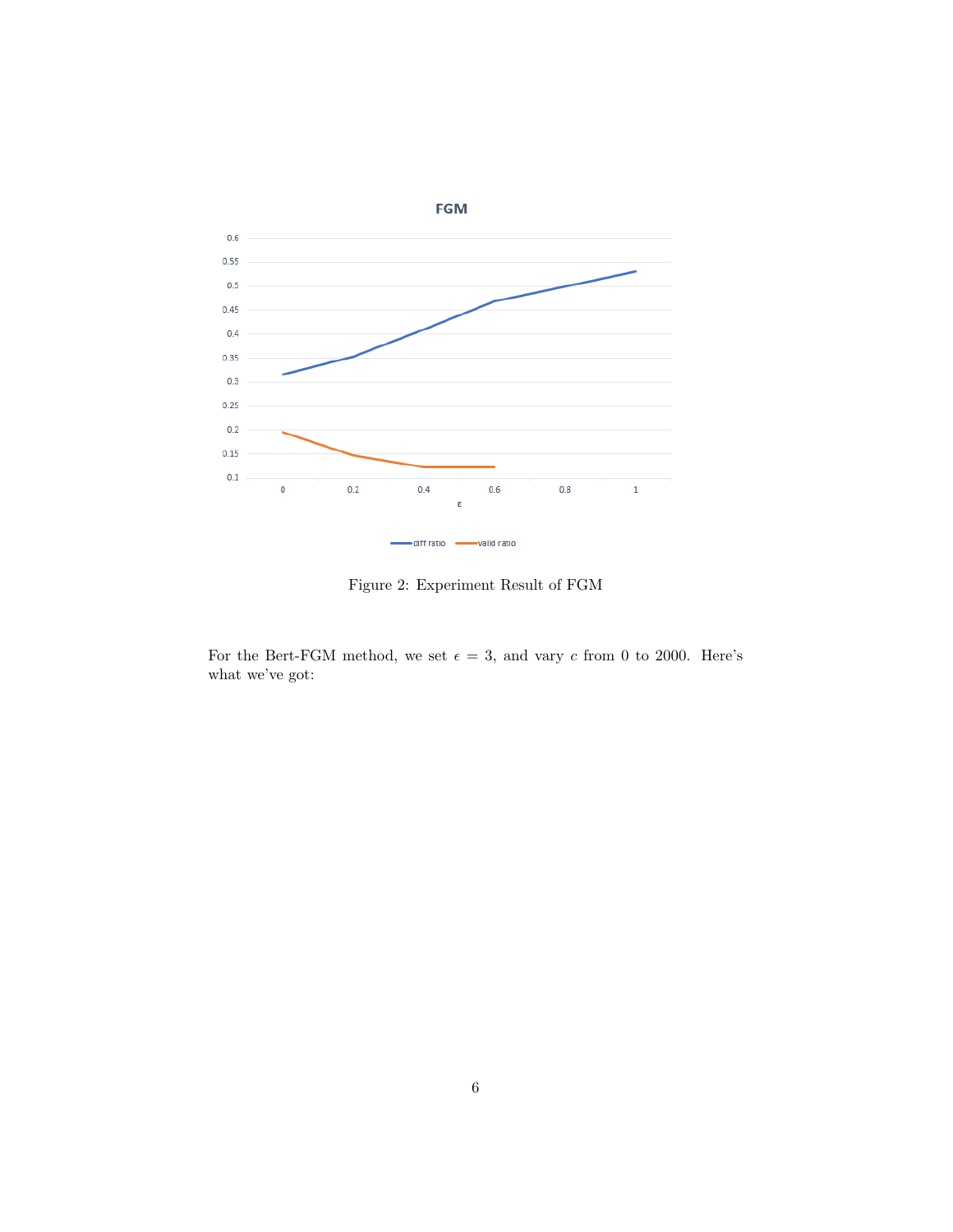

Figure 3: Experiment Result of Bert-FGM

### 7 Discussion

In this session, we are going to display some interesting experiment results, announce our discoveries and explain reasons behind the occurrence of adversarial examples.

Firstly, the result of FGM method shows that when  $\epsilon$  is relatively small, the larger the  $\epsilon$  it is, the higher diff ratio it would be due to two reasons:(i). The larger  $\epsilon$  means the larger distance traveling from the original word's position following the routine where the loss grows the fastest. (ii). The  $\epsilon$  is too large and reaches a region wherein the words have nothing to do with the previous word, and this has no difference with substituting the original word with a random word. As  $\epsilon > 0.6$  and grows larger and larger, more and more words will change the result the way (ii). When  $\epsilon$  is getting larger, the perturbed word's meaning is going further from the original word, so the valid ratio drops.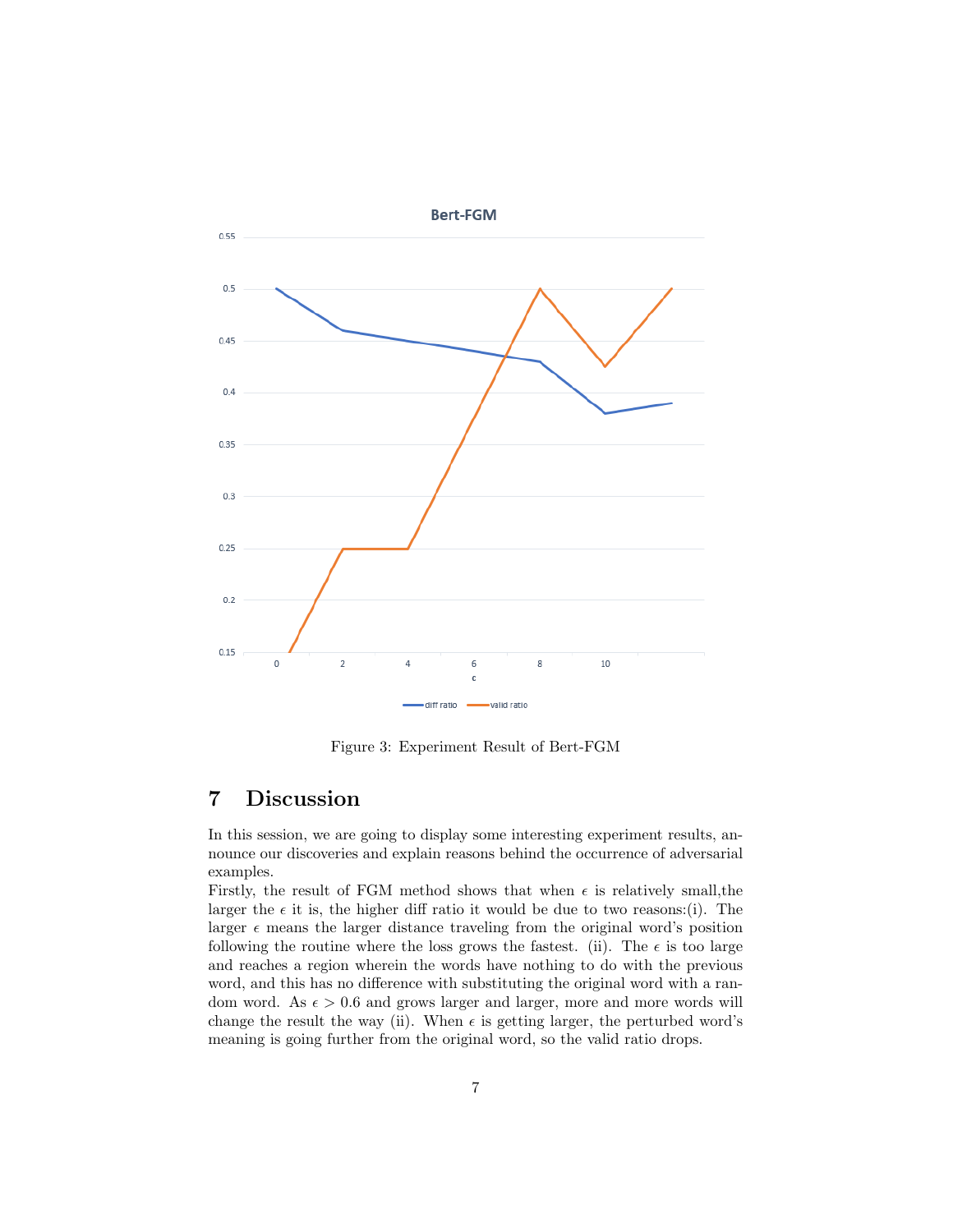Secondly, there's a trade off between the diff ratio and valid ratio w.r.t. the value  $c$  in the Bert-FGM experiment. The higher the value of  $c$ , the more contribution is  $bert\_prob$ , the picking process focus more on the semantic fluency rather than the following the direction of the gradient, and as a result, more valid examples is derived but diff ratio drops. On the contrary, the smaller the c is , the selection focuses more on following the direction given by the gradient, and it will more strictly go along the direction that makes the loss grow the fastest, so more examples that lead to a different output is generated, but the valid ratio drops.

Thirdly, Bert-FGM elaborate the diff ratio and valid ratio, which fits our intuition and show our new method is efficient for attack. In addition, our attacking method results in generating more pattern-various examples, due to the reason that since the FGM method only focuses on the distance of different word, one word can only be perturbed into only another fixed word under no circumstances, like it will turn all the "How many" into "How well", so the successful perturbation only has limited patterns, like they turn all the "total" into "amount". Bert-FGSM breaks this limitation and find words according to semantic environment.

Some interesting examples are shown below:

#### Example1:

original input: what is the name of the loser when the winner was new england patriots , . . . ?

original SQL: SELECT loser WHERE winner  $=$  new england patriots ...

perturbed input: what is the name of the losers when the winner was new england patriots , ...?

perturbed output: SELECT winner WHERE winner = new england patriots . . .

#### Example2:

original input: How many types of organization . . .

original SQL: SELECT MAX types WHERE. . .

perturbed input:How many kinds of organization . . .

perturbed SQL: SELECT MAX organization WHERE. . .

It seems that it is odd that changing the word from 'loser' to 'losers' will result in "SELECT winner", but after all, this three words are very close to each other in the word embedding space. So an intuition come into our minds that whether the word 'winner' affect the word 'losers' due to the close distance. And we set up another experiment and find out the close distance between the input word can easily cause regional under-fitting problem , which eventually leads to the existence of adversarial example. (More representative examples is will be attacked in the github)

### 8 Under-fitting Due to Local Word Crowded

We firstly find the embedding vector of the word "losers, "loser" and "winner", noted as  $\vec{v}("lossrs"), \vec{v}("lossr"), \vec{v}("winner")$  respectively, and define the input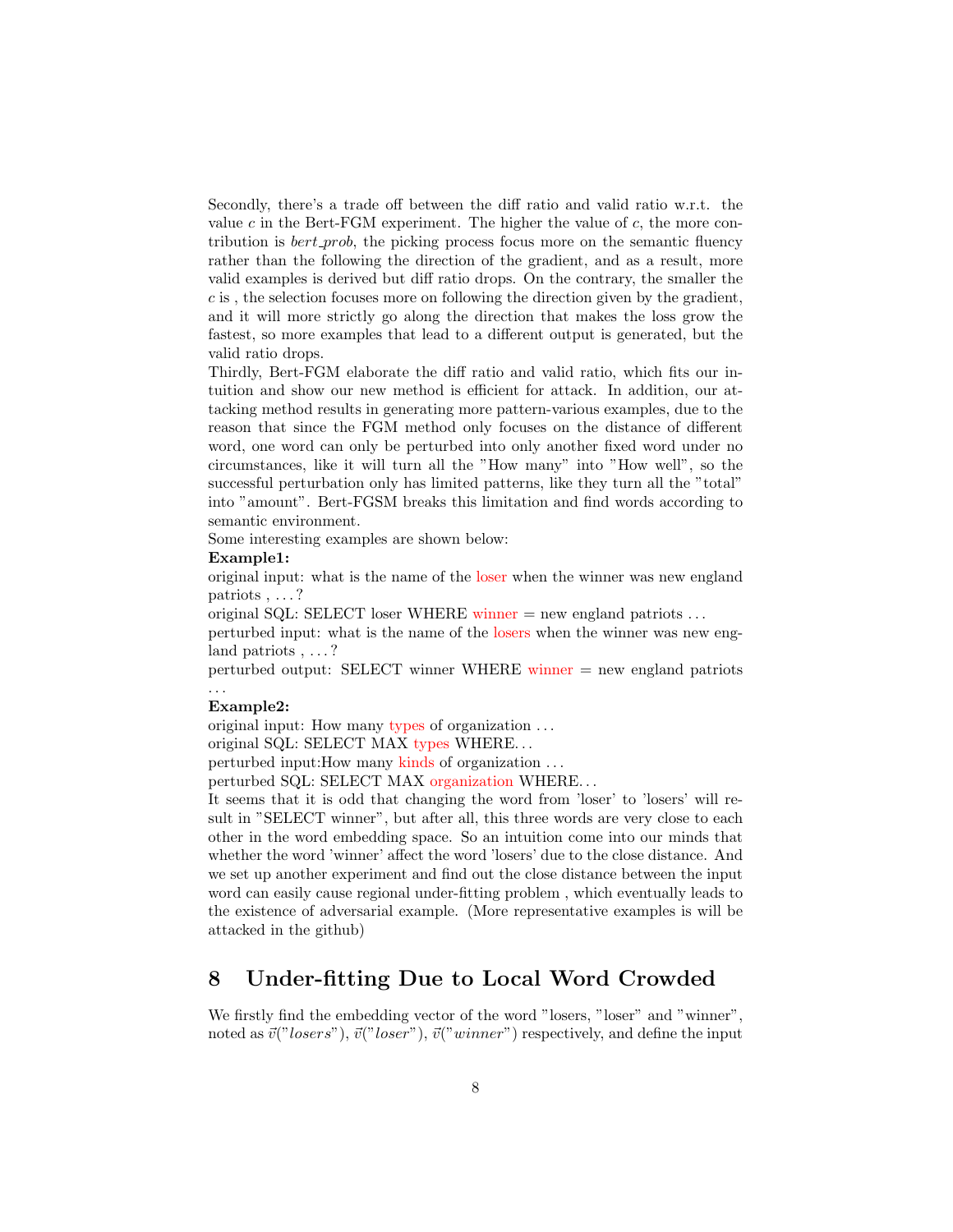space  $C = \{(x, y)|x, y \in [-1, 2]\}.$  We construct a two-dimensional space  $P =$  ${\overline{\langle \vec{v}|\vec{v}=\vec{v}("loser")}+x\cdot(\vec{v}("winner")-\vec{v}("loser"))+y\cdot(\vec{v}("loser")-\vec{v}("loser"))}.$ Notice that this is a plane in the high-dimensional word embedding space, where the embedding vector of the words "loser", "losers" and "winner" lie in. When  $x = y = 0, \ \vec{v} = \vec{v}("loser").$  When  $x = 0, y = 1, \ \vec{v} = \vec{v}("losers").$  When  $x = 1, y = 0, \ \vec{v} = \vec{v}("winner")$ . We then vary  $(x, y)$  to measure the output  $z =$  $p('loser')-p('winner')$  $\frac{p(\text{ }{p(\text{ }loser\text{ })+p(\text{ }winner\text{'}))}}{p(\text{ }loser\text{ })+p(\text{ }winner\text{'}))}$ . z is a value  $\in [-1,1]$ , and the larger the z is, the more belief the model is put on "SELECT winner" rather than "SELECT loser", vice versa. We color the value, making it redder as it's closer to 1, and bluer while it's closer to -1, and take a snapshot through the negative-z axis, and the the result:



It's clearly to be seen from the graph that input "loser" and input "winner" will give "SELECT loser" and "SELECT winner" respectively, which means that the model is well-trained and fits the point "loser" and "winner" very well. However, the word "losers", although is close to the word "loser" and share the same meaning to "loser", is in the red area, due to the reason that "winner" is also close to "loser" and affect the result. In order to more clearly express the idea, we adopt 2 idealize graph to help explanation.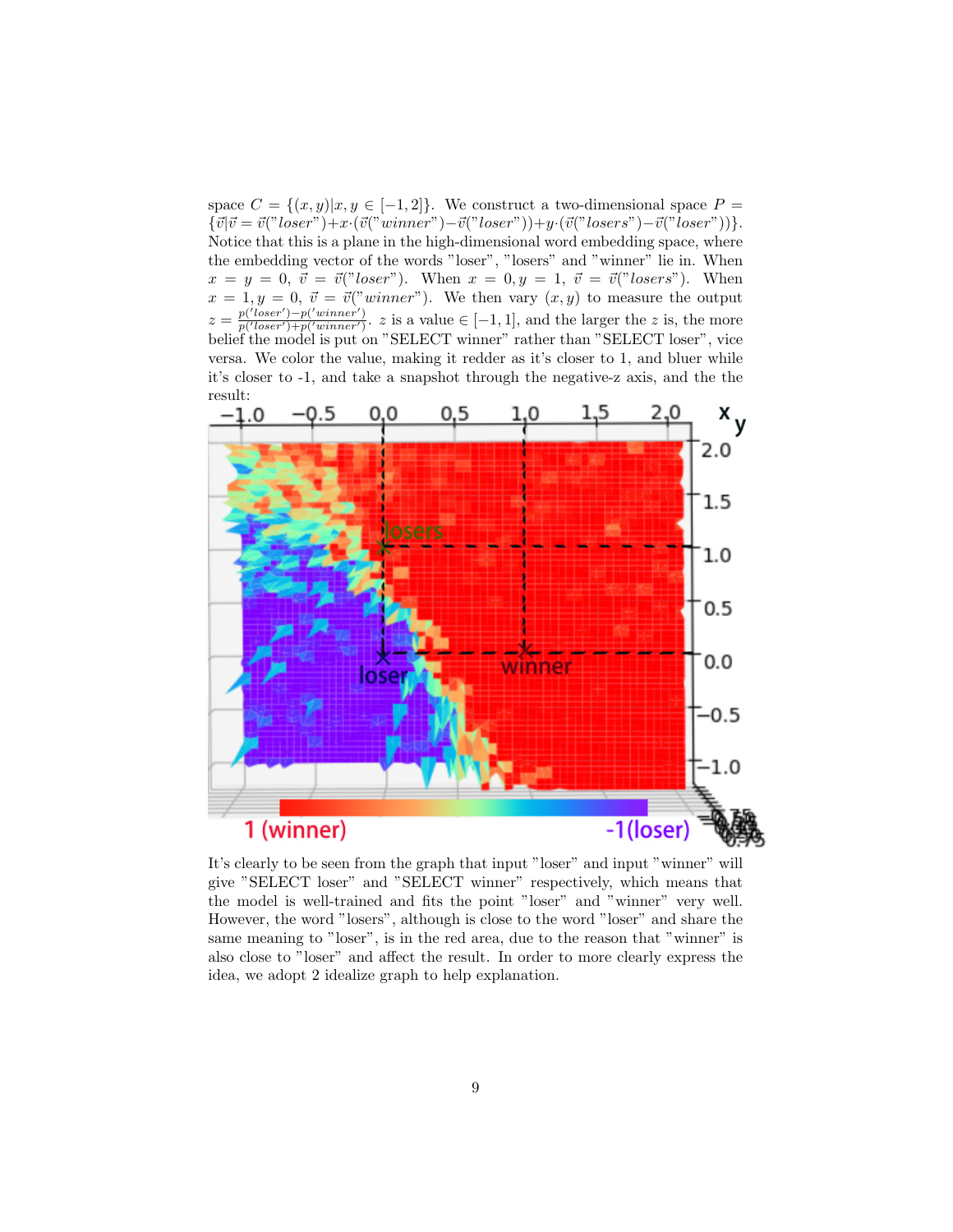

Figure 4: What is a robust model should suppose to be like Figure 5: What it is like actually

The headers of the table in the NL2SQL task are usually very close to each other, and may be vulnerable under adversarial attack(we will carry out more experiments in the future to show this). This is the new adversarial feature that NL2SQL model holds.

### 9 Feature Work

In the future we will carry out more experiment conducting with more semantic parser, to test and improve our attacking method. Furthermore, the valid diff so far is counted manually which is of low efficiency, we desire to design a better method to count for valid ratio.

# 10 Conclusion

This this summer, we dig into the study of robustness of semantic parser. We define new standard for valid adversarial example according to the input feature that a semantic parser holds. We design a new attacking method which elaborate not only the diff ratio, but also the valid ratio as well. We have insights of the experiment result and get inspired to find out the under-fitting problem in semantic parser.